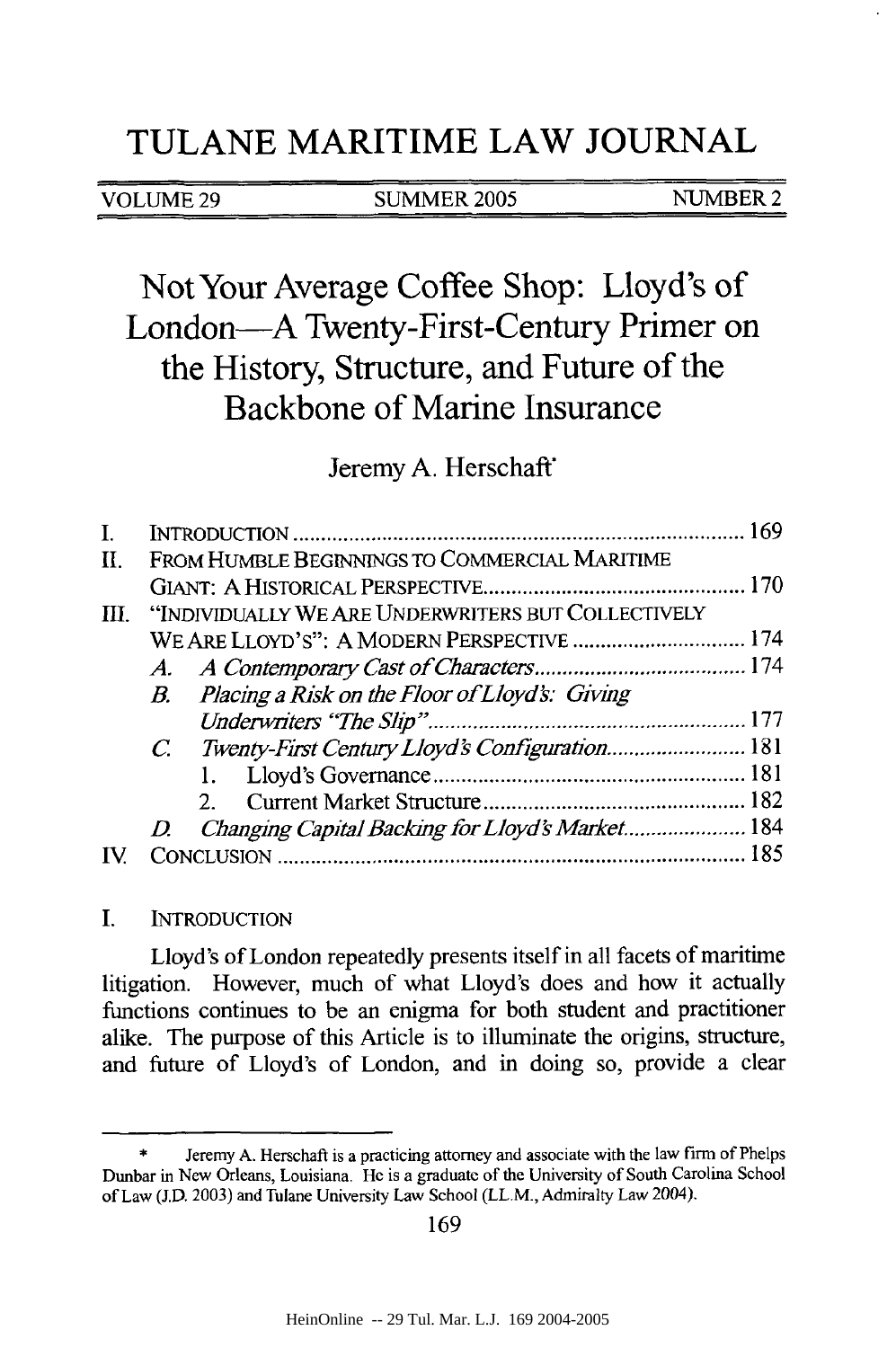explanation to the gentle reader of how this vital marine insurance organization interacts within the maritime commercial environment.

#### II. FROM HUMBLE BEGINNINGS TO COMMERCIAL MARITIME GIANT: A HISTORICAL PERSPECTIVE

One of the most important local objects in the commerce of this enterprising county and indeed of the globe itself, is Lloyd's Coffee House, a name which is derived from the first person who kept it, and who little imagined that it would progressively acquire a celebrity as great in the annals of the commercial world, as that of any sovereign in the history of courts.'

To seventeenth-century Londoners, the simple coffeehouse represented "the center of social life."<sup>2</sup> It was a place where citizens could escape the puritanical and austere aspects of 1650s English society, and within a short time, the coffee shop phenomenon had "fastened itself on London."<sup>3</sup> Accordingly, during this industrious period of the British Empire, vast amounts of commercial transactions began to take place within their modest confines, with business literally occurring around the coffee table.' On the roster of official coffeehouses for the year of 1687 appeared one Edward Lloyd, who decided to open his coffeehouse close to St. Catherine's Landing on Tower Street near the Thames River in downtown London.<sup>5</sup> "Undoubtedly, Lloyd's early clientele must have been largely composed of seafaring persons, including captains and 'ships husbands' who met there to transact their day-to-day business." Furthermore, the early Lloyd's coffeehouse doubled as an auctioning block for the sale of seafaring vessels.' Ultimately, because of the constant association of this distinctive class of businessmen and their trade at the coffee shop, Lloyd's coffeehouse began to develop a growing reputation as a maritime commercial meeting place.<sup>8</sup>

The day-to-day business of his early seafaring customers proved to be quite profitable for Lloyd. In 1691, he relocated his coffeehouse to a larger building on Lombard Street, which attracted wealthier merchants

**<sup>1.</sup> SHOLTO** PERCY & **REUBEN** PERCY, 18 THE PERCY ANECDOTES 175 (1823).

<sup>2.</sup> RAYMoND FLOWER & MICHAEL WYNN **JONES,** LLOYD'S OF **LONDON: AN ILLUSTRATED** HISToRY **19** (1974).

<sup>3.</sup> D.E.W. GIBB, LLOYD'S **OF** LONDON: **A STUDY IN INDIvIDUALISM** 3 **(1972).**

<sup>4.</sup> FLOWER **& JONES,** *supm* note 2, at **19.**

<sup>5.</sup> Id. at 20.

<sup>6.</sup> Id.

<sup>7.</sup> **GIBB,** supm note 3, at 7.

<sup>8.</sup> FLOWER & **JONES,** supra note 2, at 22.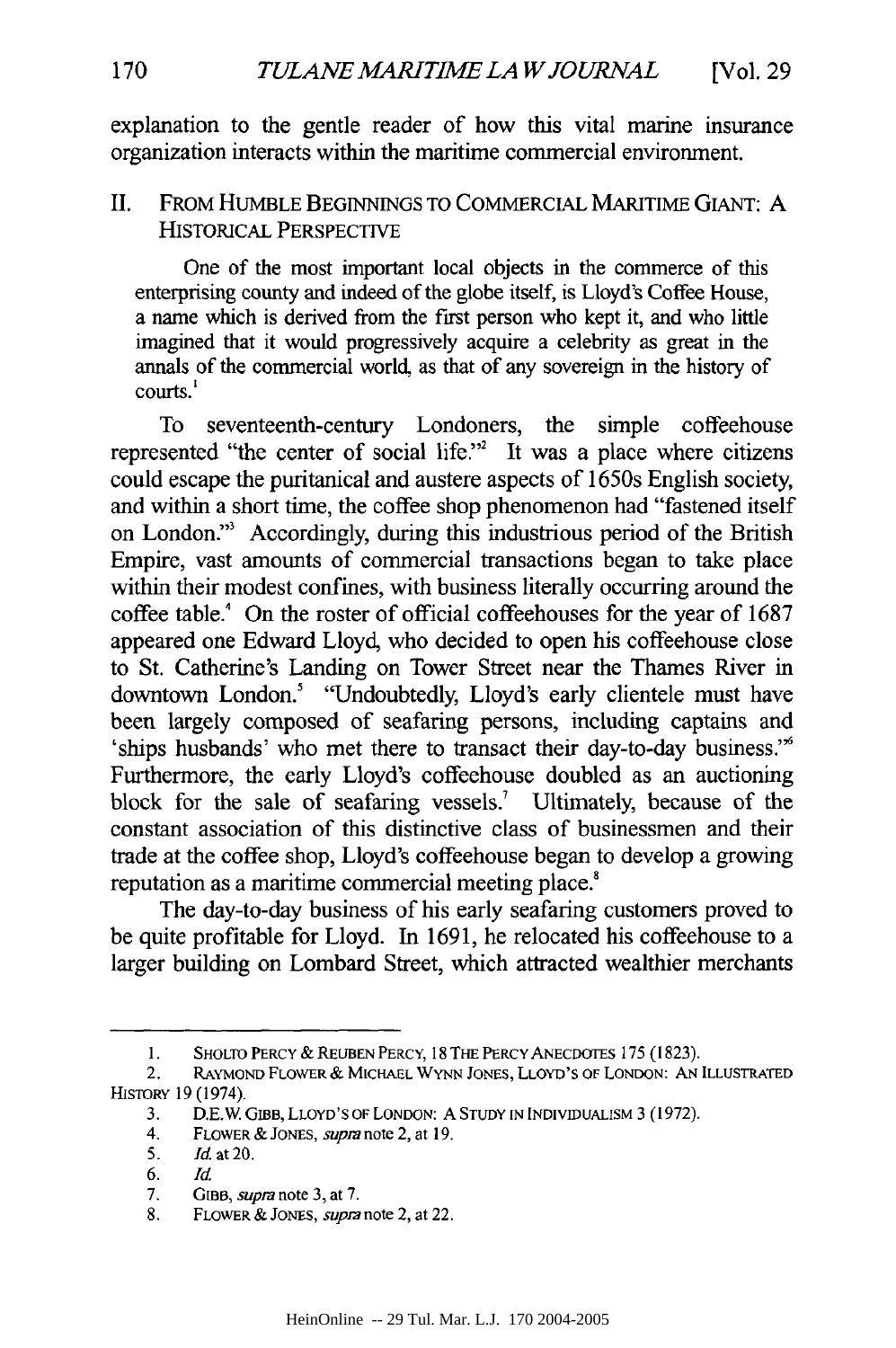to his establishment.<sup>9</sup> It was at this point in Lloyd's career that he embarked on two innovative ventures, both of which would ultimately have the effect of cementing his institution as a maritime commercial powerhouse.'" Lloyd first began by creating a network of correspondents located in surrounding ports and abroad who could report on the movement of specific vessels and other maritime-related information." This further strengthened his establishment as a strategic nexus for admiralty-related industry.<sup>12</sup> Lloyd thereafter synthesized the shipping intelligence gleaned from these correspondents into a weekly trade paper, which could then be distributed throughout the London maritime market." Accordingly, merchant businessmen reading the *Lloyd News* could keep abreast of nearby port information, ship schedules, and even receive periodic updates concerning maritime affairs in foreign lands." Oddly enough, the publication of his maritime broadsheet lasted a mere five months." However, "[b]y drawing the public's attention to Lloyd's as a nerve-center of shipping news [the *Lloyd News]* had attracted merchants and ship-owners to the coffee-house ... [and] the insurance business in due course grew out of this connection."<sup>6</sup>

By 1710, Lloyd's was considered the "chief commercial Saleroom of London," and by Edward Lloyd's death in 1713, "his establishment could safely be described as the acknowledged headquarters of maritime affairs."<sup>17</sup> However, there is no evidence that any significant amount of marine insurance underwriting occurred at Lloyd's during this period.<sup>18</sup> In fact, D.E.W Gibb, a prominent member of Lloyd's, notes that "of the date when its permanent occupation, its predestined business of marine insurance, started we have no idea."<sup>9</sup> What can be gleaned from historical accounts is that during the late seventeenth and early eighteenth century, groups of retired ship's captains began associating at Lloyd's and extending their expertise to the blossoming area of marine insurance.<sup>20</sup> After all, their unique capability and experience particularly enabled them to gauge the respective marine risks involved in a proposed venture

- 13. *Id.*
- 14. *Id.*
- 15. GIBB, *supra* note 3, at 8.
- **16.** FLOWER **& JONES,** *supra* note 2, at 24.
- **17. Id.** at 29.
- **18. Id.** at **40.**
- **19.** GraB, *supra* note 3, at **18.**
- 20. FLOWER **&** JONES, *supa* note 2, at **31.**

<sup>10.</sup> Id. at **23.**

**<sup>11.</sup>** *Id.* at 22.

<sup>12.</sup> *Id.*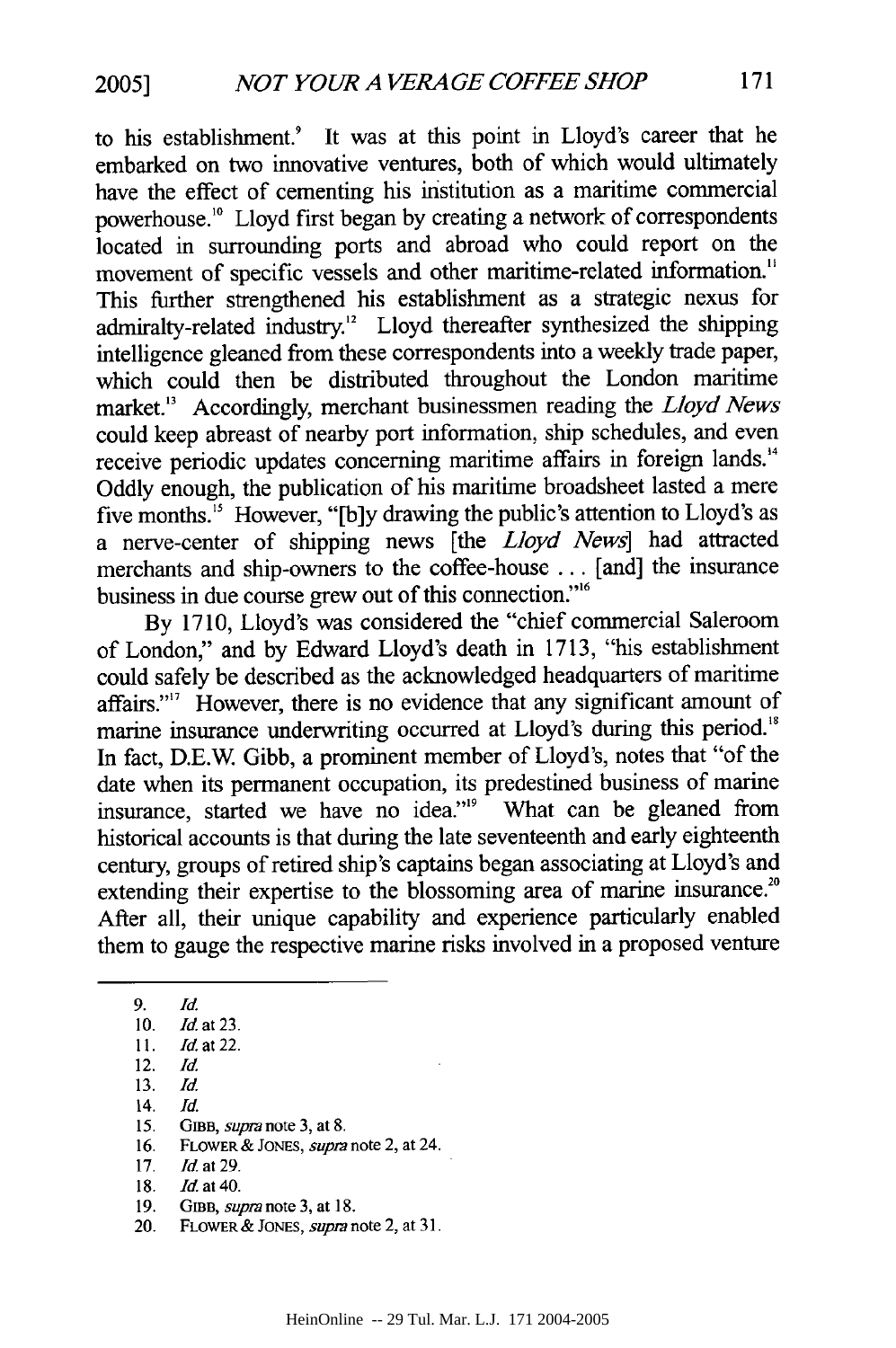and thereafter calculate the specific insurance rates for individual ships.<sup>21</sup> Although many of these merchants were underwriting their own risks (or the risks of their friends sitting across the table), they were arguably the early prototype of the modem marine insurance underwriter, sans syndicate.<sup>22</sup>

During Lloyd's dramatic rise in stature, the volume of marine insurance gradually began to increase throughout Britain.<sup>23</sup> So, too, did the underwriters, brokers, and insurance companies who attempted to gain a piece of the action. Although there were other establishments that accommodated marine underwriters, Lloyd's specifically offered "the best available news service about the world's shipping, messages from the Admiralty and from every British port, gossip brought by homewardbound skippers ... and reports of casualties at the moment when they first reached London."<sup>24</sup> Accordingly, it is understandable that many underwriters, and now brokers, began gravitating to Lloyd's during this period to conduct their marine insurance business.

Interestingly, the fundamental methods of placing marine insurance during this time were roughly similar to modern practices.<sup>25</sup> The early eighteenth-century marine insurance market was, like today's market, made up of brokers and underwriters.<sup>26</sup> Insurance coverage was obtained by a potential assured first approaching a broker (known in the historical vernacular as an "office-keeper"), who thereafter discussed the nature and details of the proposed policy.<sup>27</sup> After this conversation, the broker would draft the insurance document.<sup>28</sup> The broker would then "hawk" the risk around the various coffeehouses until the risk was fully assumed by the various underwriters.<sup>29</sup>

It is important to note that, at this stage in the process, marine insurance underwriting was open "to anyone who fancied to have a flutter."<sup>30</sup> Accordingly, because of a lack of underwriter legitimacy, marine insurance was still a highly speculative industry and was considered to be fundamentally disorganized." A British merchant's

- 26. **Id.**
- 27. *Id*
- 28. **Id.** 29. *Id*
- 30. **Id.**
- 31. *Jd at* 44.

<sup>21.</sup> *Id*

<sup>22.</sup> *Id* at 24.

<sup>23.</sup> *GIBB, supra* note 3, at 38.

<sup>24.</sup> *Id*

<sup>25.</sup> FLOWER *&* **JONES,** *supra* note 2, at 40.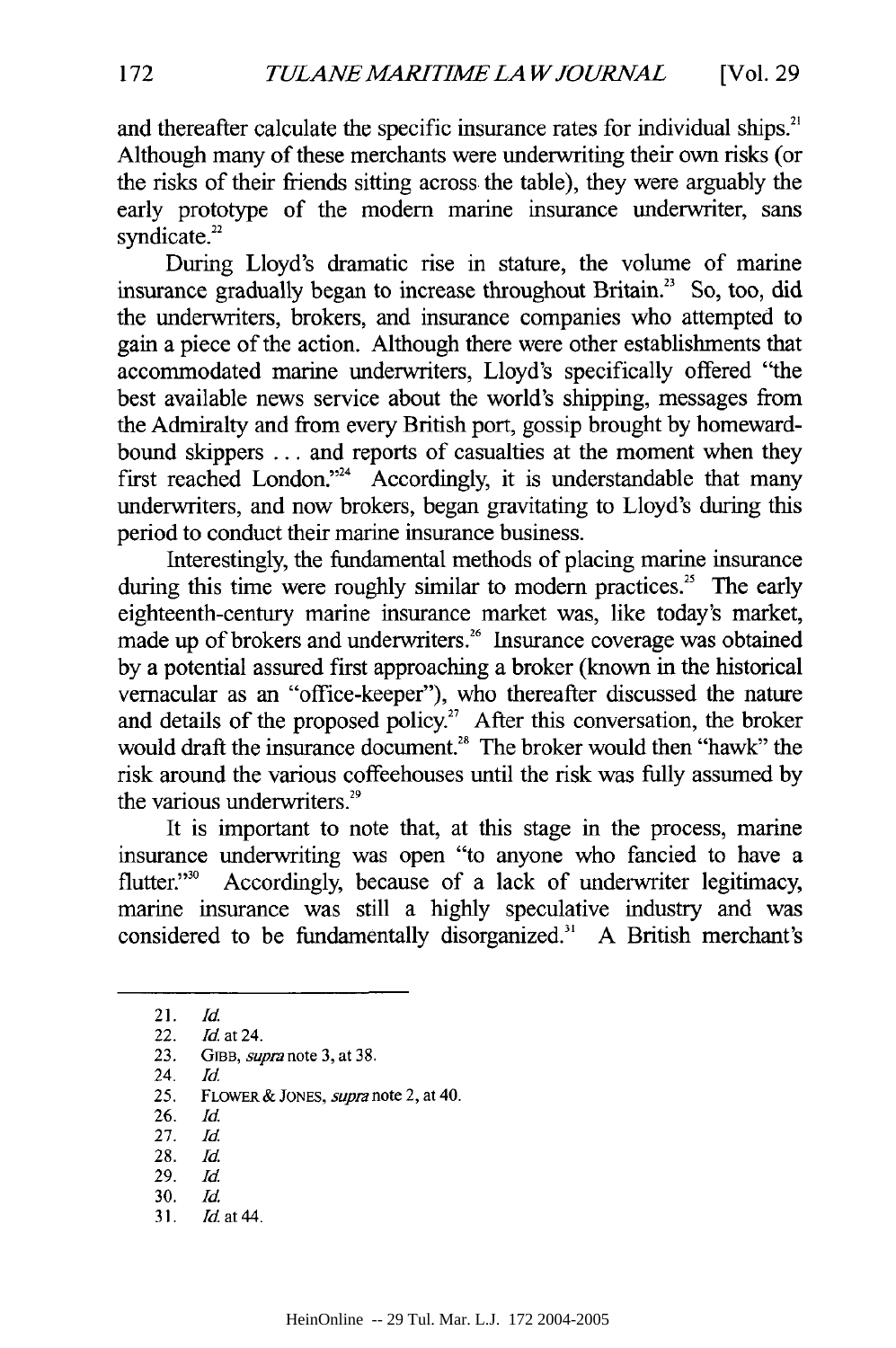**2005]**

letter during this chaotic period highlights the uncertainty and angst in placing such insurance within the early London market:

Put yourself in my position as a merchant, and think what my situation is when I insure under the present system. I must go to the office where an office-keeper only attends who can't certainly inform me who shall subscribe my policy but I must leave directions with him to procure me one for such a sum. If it be a large one perhaps it may be some time before I can have it completed and when my policy is completed I find persons' names to it I have no acquaintance with or knowledge of. It is impossible I can be thought to have what satisfaction is necessary in an affair upon which my whole fortune depends.<sup>32</sup>

The well-grounded concern exemplified in this testimonial came to a head when, in 1720, British Parliament enacted "the Bubble Act," which had drastic effects upon the British marine insurance market and inadvertently established Lloyd's of London as "the great center and stronghold of marine insurance."<sup>33</sup> The Bubble Act responded to the generally speculative nature of eighteenth-century British marine insurance by holding that only two officially chartered corporations, the Royal Exchange Assurance Corporation and the London Assurance Corporation, could underwrite marine insurance." This meant that "apart from [these] two insurance corporations no firm could now write a marine policy without incurring heavy penalties."<sup>35</sup> Accordingly, the Bubble Act prohibited the insurance of ships at sea by any other partnership or firm.<sup>36</sup> However, "private and particular persons" could continue to underwrite policies—and so they  $did.^{37}$  Individual underwriters, facing what was perceived at the time to be a fierce competition, united at the obvious nexus of British maritime commerce and chose Lloyd's coffeehouse as their official headquarters.<sup>38</sup> Lloyd's therefore provided a perfect *physical* site for the underwriters to meet and sell marine insurance individually.<sup>39</sup> Eventually, the two newly created corporations fell into serious financial difficulty and shifted their focus

<sup>32.</sup> *Id*

<sup>33.</sup> *Id*

<sup>34.</sup> *Id* at 45.

<sup>35.</sup> *Id* 36. *Id*

<sup>38.</sup> Id.

<sup>39.</sup> Edinburgh Assurance Co. v. R.L. Bums Corp., 479 **F** Supp. 138, 144, 1980 AMC 1261, 1268 (C.D. Cal. 1979).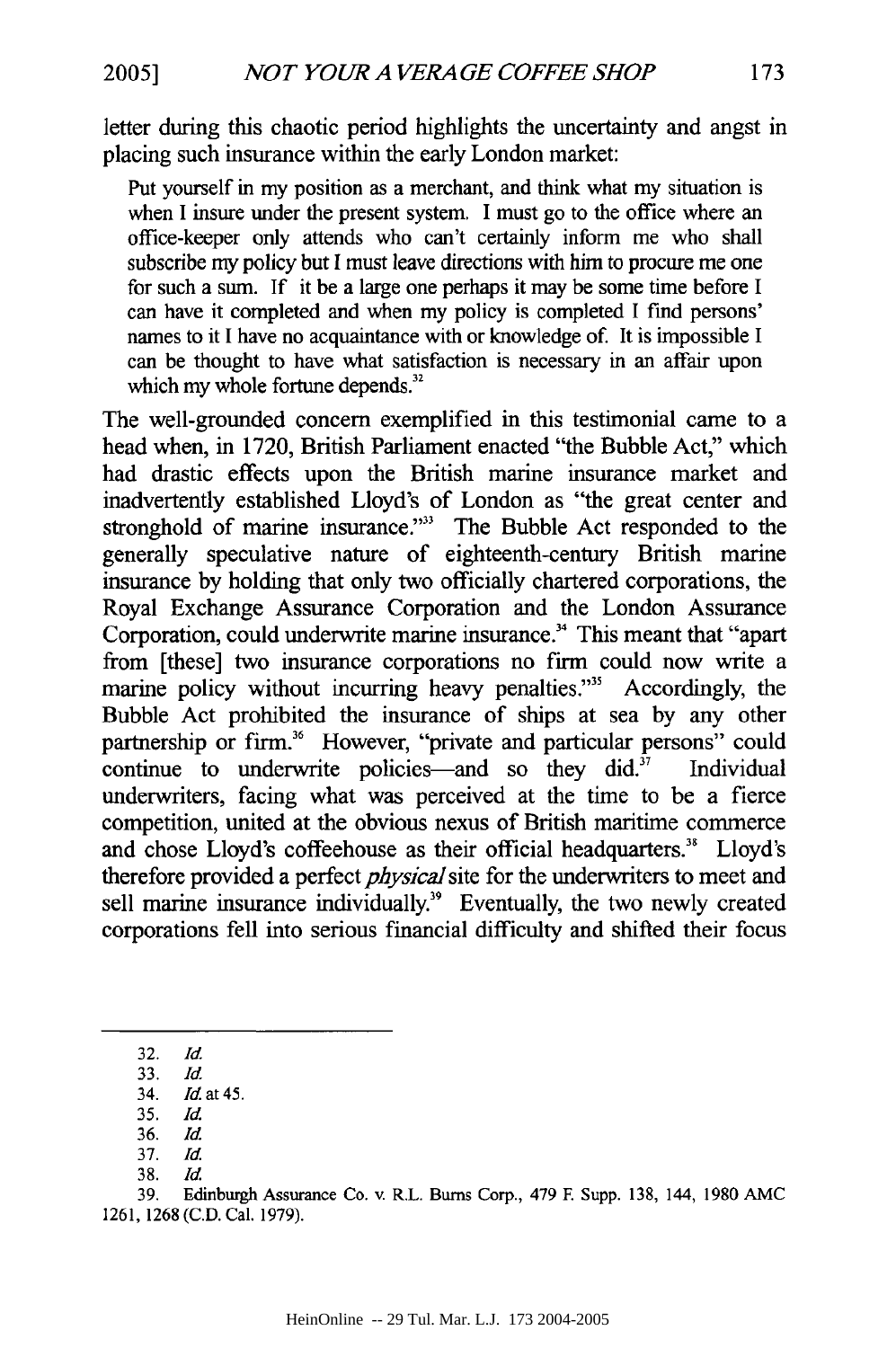to other nonmarine-related risks.<sup>40</sup> Within a generation of this unforeseen realignment, Lloyd's "dominated the world of marine insurance."'

III. "INDIVIDUALLY WE ARE UNDERWRITERS BUT COLLECTIVELY WE ARE LLOYD'S": A MODERN PERSPECTIVE<sup>42</sup>

#### *A. A Contemporary Cast of Characters*

Modem Lloyd's received its official incorporation in 1871 by an act of Parliament.<sup>43</sup> Furthermore, pursuant to the British Lloyd's Acts of 1871 and 1982, it currently "oversees and regulates the competition for underwriting business ... [and] has statutory powers granted by Parliament to regulate the affairs of the international insurance market in London."<sup>44</sup> However, it is surprising to note that Lloyd's is not, and has never been, an insurance company.<sup>45</sup> Although some people might say that they "have insurance with Lloyd's," it must be observed that the organization does not sell insurance itself and is never at risk on the insurance sold upon its floor.<sup>46</sup> Additionally, Lloyd's does not accept premiums.<sup>47</sup> This somewhat odd set of facts begs the question: If Lloyd's is not structured like a traditional insurance company, then how does it operate? To answer this question, one must first understand and appreciate the unique relationship between the modem Lloyd's underwriting agent, the "Name," and the "Lloyd's syndicate."

Historically, the marine underwriter who became a member of Lloyd's constituted the direct individual who subscribed to the risk and "signed on the policy a line for himself and himself alone."<sup>48</sup> Implicit with his signature was the underwriter's pledge to be subjected to personal *unlimited liability* in the event of a loss, thereafter making him totally liable for everything that he guaranteed to the assured." This "every man for himself" style of marine insurance underwriting changed significantly in the late nineteenth century with the birth of the underwriting agent, the "Name," and the Lloyd's syndicate.<sup>50</sup> An underwriting agent is an underwriter who has the authority to write a line

42. Antony Brown, Hazard Unlimited 24 (1987).

- 44. Lipcon v. Underwriters at Lloyd's, London, 148 E3d 1285, 1288 (1 1th Cir. 1998).
- 45. *Edinburgh Assurance,* 479 **F.** Supp. at 144, 1980 AMC at 1269.

<sup>40.</sup> *GIBB, supm* note 3, at 33.

<sup>41.</sup> FLOWER & *JONES, supra* note 2, at 45.

<sup>43.</sup> *EdinburghAssurance,* 479 **E** Supp. at 144, 1980AMC at 1269.

<sup>46.</sup> **Id.**

<sup>47.</sup> *Lipcon,* 148 **F.3d** at 1288.

<sup>48.</sup> *GtaB, supra* note **3,** at 177.

<sup>49.</sup> FLOWER & *JONES, supra* note 2, at 127.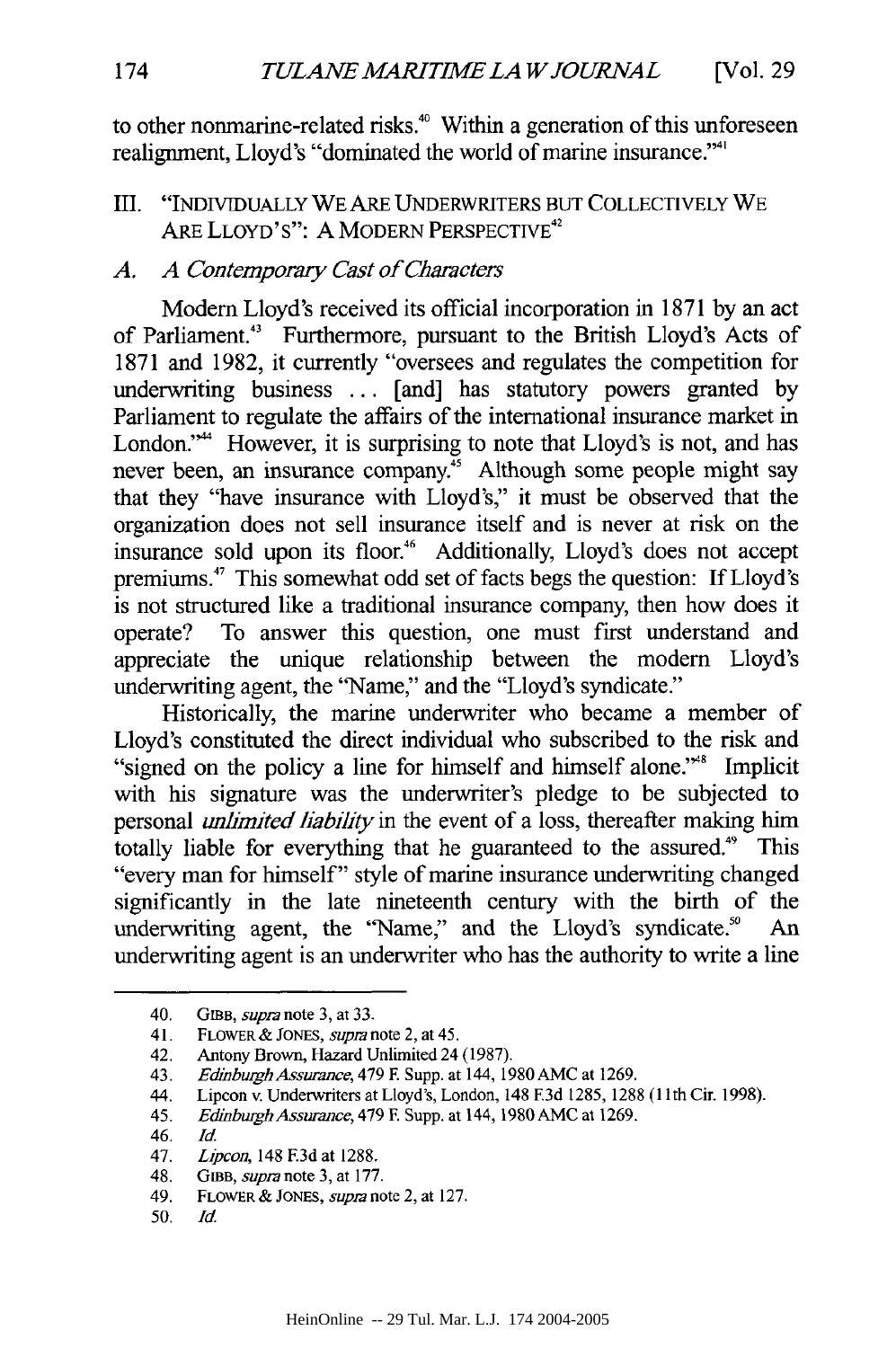of insurance for another member at Lloyd's, and his introduction onto the marine insurance scene was both a logical and powerful progression." First, by now having the capacity to "spread the risk" to other Lloyd's members, the underwriter could transact a greater volume of business than if he were to subscribe to the risk alone.<sup> $32$ </sup> Additionally, this agency relationship allowed nonmaritime experts to approach an erudite underwriter and get him to accept risks on their behalf: the risk writing remained in *his* hands, and the others were essentially silent capital partners to his insurance venture.<sup>53</sup> Each silent partner/member who joined forces with a given underwriter thereafter became known as a Name, with the underwriter being labeled as his "agent."<sup>54</sup> In this fashion, it is easy to appreciate the logic of the investment. If the risk did *not* materialize, then each Name would share severally a portion of the group's income via premium payments.<sup>55</sup> If the risk  $did$  materialize, then the potential liability of a given Name depended upon his percentage share of the group." Traditionally, the Names were also subject to unlimited liability and pledged the entire wealth of their estate to meet their percentage of the loss. $57$ 

The Lloyd's syndicate was born out of this unique arrangement.<sup>58</sup> A Lloyd's syndicate is the relationship described above-a group of individuals (who are now known as Names) that have chosen to collectively band together and pool their capital resources to participate in the underwriting of marine insurance risks.<sup>59</sup> Presently, "Underwriting Agencies, which act as syndicates, compete for the insurance business."<sup>60</sup> At the head of each underwriting agency is the managing underwriter agent, who "must attract not only underwriting business from brokers but also the capital with which to insure the risks that are underwritten."' The necessary capital that fuels the managing underwriter agent's opportunity to underwrite a risk is supplied by the Names.<sup>62</sup> Each Name

- 61. *Id*
- 62. Id.

<sup>51.</sup> *Id.*

<sup>52.</sup> *Id.*

**<sup>53.</sup>** *Id*

<sup>54.</sup> *Id.*

<sup>55.</sup> Theodore A. Boundas, Lloyd's and the London Insurance Market 1999: Capitalizing on Change 63 (1999).

<sup>56.</sup> Edinburgh Assurance Co. v. R.L. Burns Corp., 479 **E** Supp. 138, 144, 1980 AMC 1261, 1269 (C.D. Cal. 1979).

**<sup>57.</sup>** BOUNDAS, *supm* note **55,** at 56.

<sup>58.</sup> FLOWER & **JONES,** *supra* note 2, at 127.

<sup>59.</sup> *EdinburghAssurance,* 479 **E** Supp. at 144, 1980 AMC at 1269.

<sup>60.</sup> Lipcon v. Underwriters at Lloyd's, London, 148 **F.3d** 1285, 1288 (llthCir. 1998).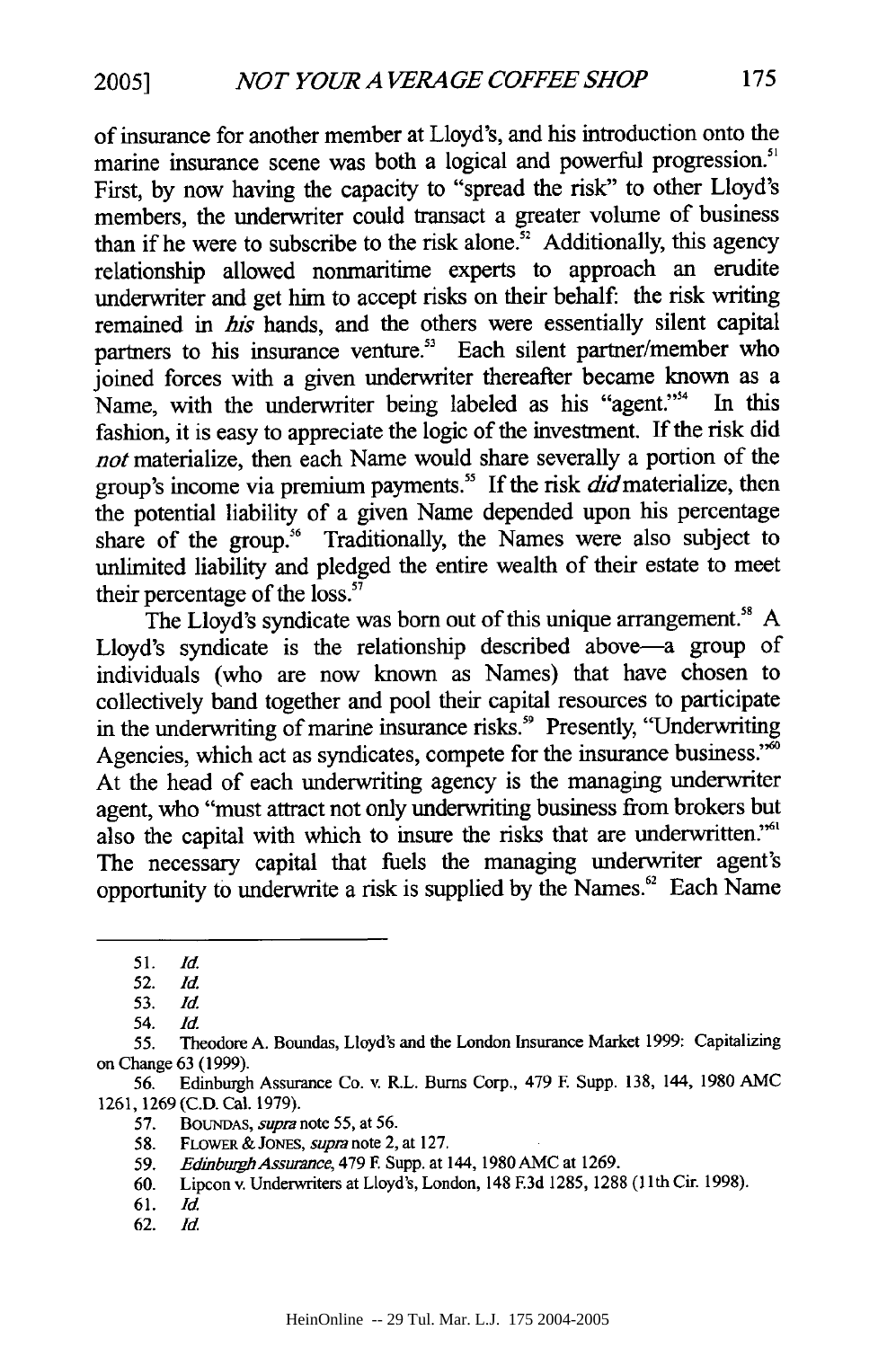is required to provide capital as security to support their total Lloyd's underwriting business.<sup>63</sup> This amount is known as "Funds at Lloyd's."<sup>64</sup> The level of Funds at Lloyd's accordingly determines the amount of business an individual Name can underwrite.<sup>65</sup> The total amount that a syndicate (i.e., group of Names) can underwrite is known as "capacity," and "the total capacity of the Lloyd's market in any given year is the aggregate capacity of all syndicates for that year.''

In order to be vested with "Name status" and thereafter be allowed to participate in the modem Lloyd's market via a syndicate, an individual must become a "member" of the Society of Lloyd's." The prospective Name must first buy a plane ticket to London, because in order to become a member, it is necessary that he sign articles at Lloyd's agreeing to *exclusive* British jurisdiction over all potential membership disputes."8 After such niceties, the person will sign additional agreements, submit proof of financial means, and deposit an irrevocable letter of credit in favor of Lloyd's.<sup>69</sup> Upon becoming a member, the new Name is free to participate in the selection of underwriting agencies that will receive his precious Funds at Lloyd's."° However, in a departure from historical practice, the modem Name does not deal *directly* with Lloyd's or the underwriting agent.<sup> $71$ </sup> Rather, the Name will be represented by a "member's agent," who takes on a fiduciary role by assisting the Name in choosing a specific underwriting agency/syndicate.<sup>22</sup>

Ultimately, the actual potential liability of a given Name depends upon his "percentage share" of the syndicate of which he is a member, as well as the percentage of the risk to which his syndicate is subscribed.<sup>73</sup> Accordingly, a Name's choice in selecting a syndicate "is of the utmost financial importance because a Name is responsible for his share of an agency's losses."<sup>4</sup> This important decision, however, is mitigated by the fact that a typical Name spreads underwriting capacity to a number of

- 70. *Id*
- 71. **Id.** 72. Id.

<sup>63.</sup> Lloyd's, *Lloyd's of London: Market Structure, at* http://www.lloyds.com/index. asp?itemid=2664 (last updated Nov. 26, 2004).

*<sup>64.</sup> Id*

<sup>65.</sup> *Id*

<sup>66.</sup> **Id.**

<sup>67.</sup> *Lipcon,* 148 **F3d** at 1288.

<sup>68.</sup> *Id*

<sup>69.</sup> *Id*

<sup>73.</sup> Edinburgh Assurance Co. v. R.L. Burns Corp., 479 **E** Supp. 138, 144, 1980 AMC 1261, 1269 (C.D. Cal. 1979).

<sup>74.</sup> Lipcon, 148 **E3d** at 1288.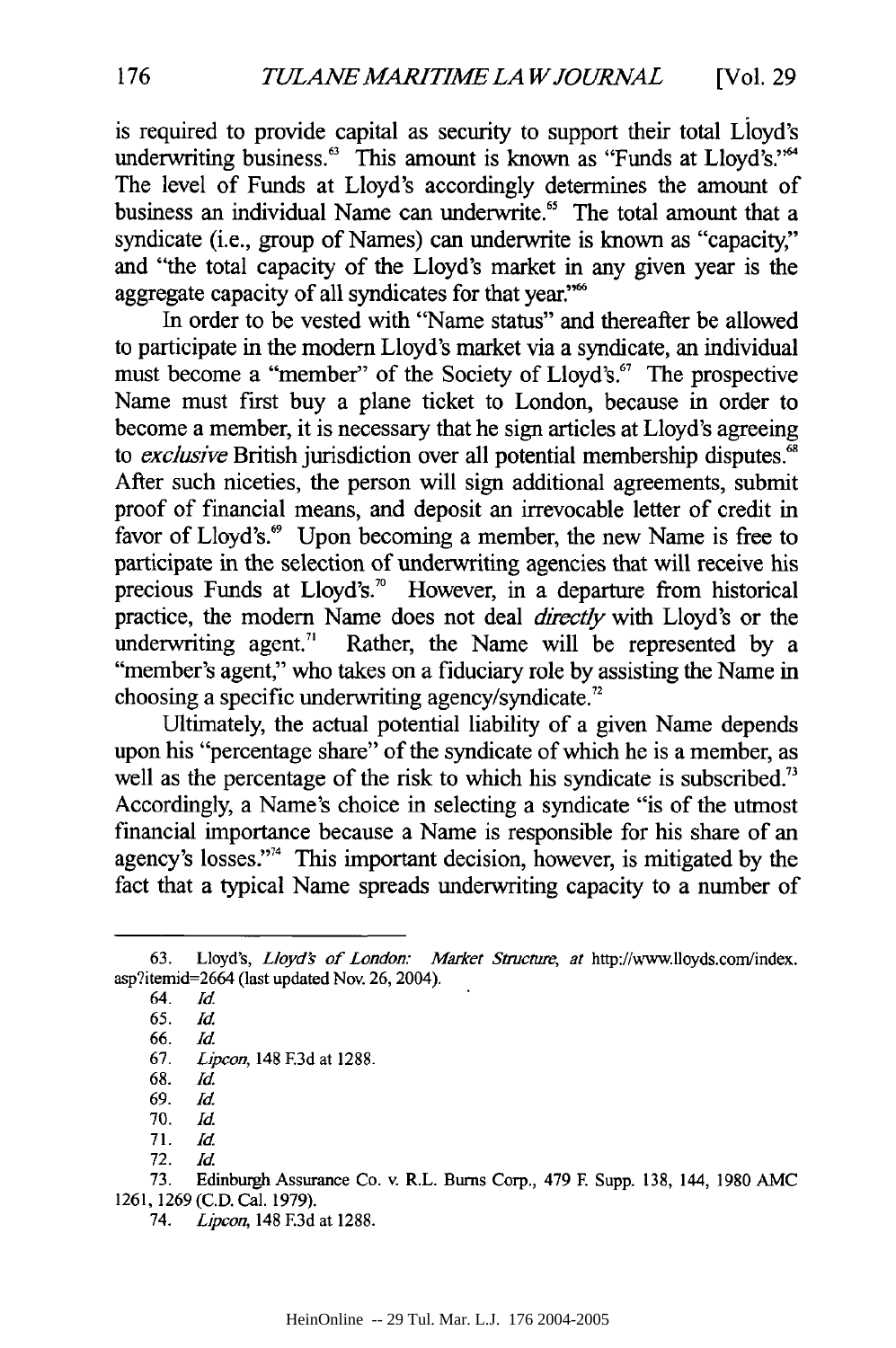**2005]**

syndicates.<sup>3</sup> Generally, a typical Name will underwrite in 40 to 100 syndicates.<sup>76</sup>

#### *B. Placing a Risk on the Floor of Lloyd's: Giving Underwriters "The* Slip"

With all Names in place, their Funds at Lloyd's secured, and syndicates eagerly awaiting brokers to present them with risks, it is easy to appreciate that the purchase and sale of marine insurance upon the floor of the underwriting room at Lloyd's occurs in a unique fashion. To illustrate the process, assume that a shipowner needs to obtain hull insurance for a recently built oil tanker. The shipowner (a.k.a. "potential assured") would begin the transaction by first approaching a marine insurance broker to obtain the desired coverage.<sup> $7\degree$ </sup> The Committee of Lloyd's must officially approve of this specific broker, because only "Lloyd's brokers" are permitted to place risks with Lloyd's underwriters on the floor of "the room.""8 If the broker agrees to search for the insurance, then the recognized custom of the London insurance market would treat this broker as an agent of the potential assured.<sup> $3\degree$ </sup> Thereafter, the potential assured is recognized as the broker's client.<sup>80</sup>

Our broker would subsequently proceed to the floor of Lloyd's and attempt to place the shipowner's risk with various underwriting agencies.<sup>81</sup> Each underwriting agency maintains a "box" on the floor at Lloyd's, and within this booth sits that specific syndicate's underwriting agent, who waits for individual brokers to approach him with possible insurance risks.<sup>82</sup> This unique physical arrangement traces its origin back to the original coffee shop of Lloyd's, where ship's captains, the "prototypes of the modem underwriter;' would stake out specific tables to conduct their business.<sup>83</sup>

After selecting a specific box, the broker will produce for the underwriter's consideration a document known as a "broker's slip."<sup>84</sup> This relatively simple piece of paper would contain the details of the

<sup>75.</sup> BoUNDAS, *supra* note 55, at 64,

<sup>76.</sup> *Id*

<sup>77.</sup> *Edinburgh Assurance, 479* **F** Supp. at 145, 1980 AMC at 1270.

<sup>78.</sup> **Id.**

<sup>79.</sup> *Id* at 144, 1980AMC at 1269.

<sup>80.</sup> *Id*

<sup>81.</sup> *Id.* at 145, 1980 AMC at 1270.

<sup>82.</sup> *Id*

<sup>83.</sup> FLOWER **& JONES,** *supra* note 2, at 24.

*<sup>84.</sup> EdinburghAssurance,* 479 **E** Supp. at 145, 1980 AMC at 1270.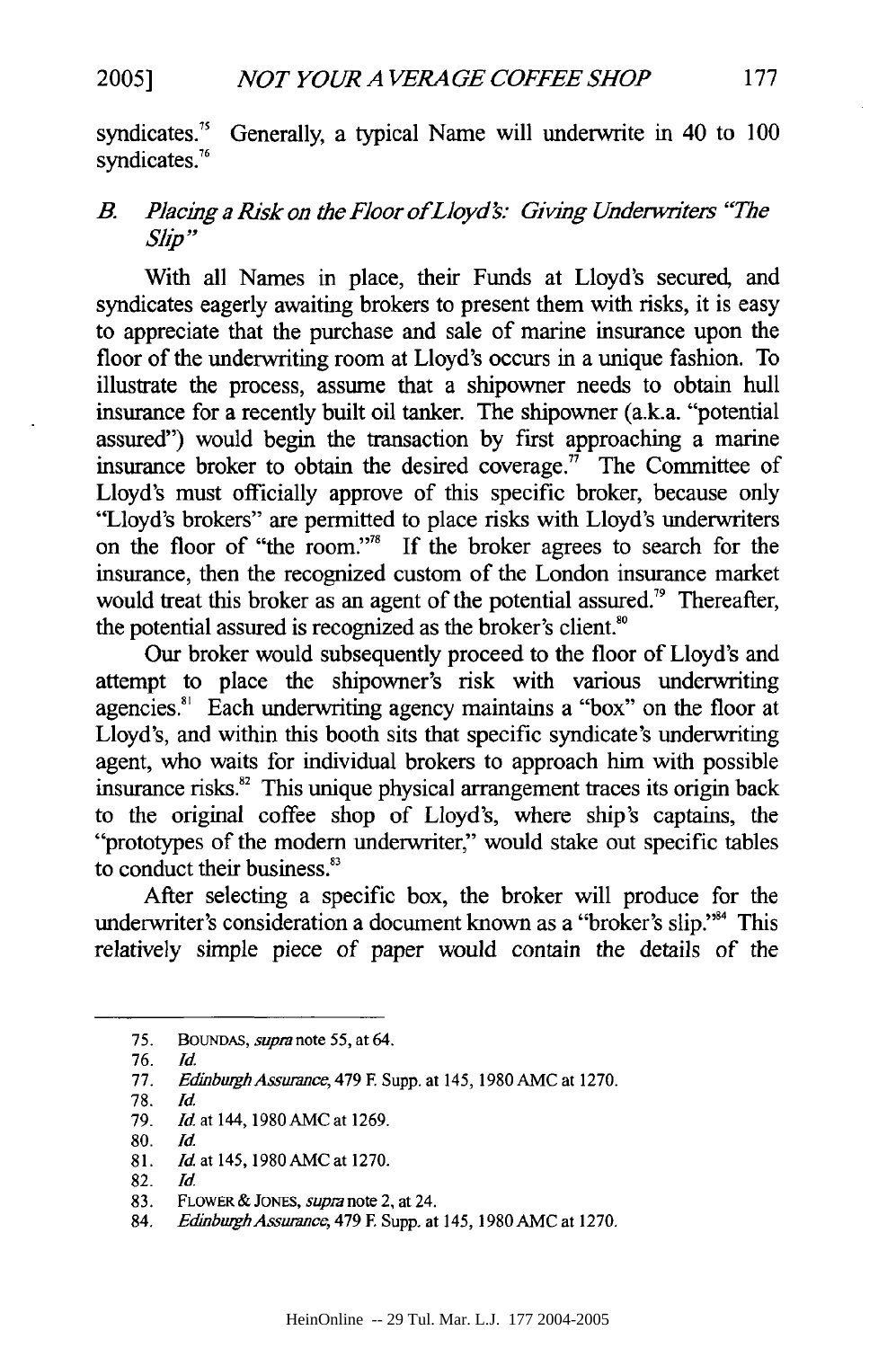shipowner's risk that the broker is trying to insure.<sup>85</sup> The broker and the underwriter would then negotiate over the slip, and the insurance terms and rate of premium would thereafter be established.<sup>86</sup> The specific underwriter who structures this initial transaction and settles the terms of the insurance agreement by signing the slip generally becomes known as the "lead underwriter," and his syndicate will usually be considered transformed into the "market lead" for that particular risk." "The lead underwriter then subscribes his syndicate to a particular percentage of the risk, for example, five percent."<sup>88</sup> To do this, the underwriter would place his initials on the broker's slip, along with the particular percentage that he is subscribing to on behalf of his syndicate.<sup>89</sup> "By placing his initials on the slip, the underwriter considers that he has created an insurance contract between the individual members of his syndicate and the insured."<sup>90</sup>

The broker, now having obtained the agreement of one underwriting agent (on behalf of his syndicate) to take on 5% of the risk, retains the broker's slip and approaches other syndicates or insurance companies to cover the remaining 95% via the same procedure.<sup>91</sup> "Each subsequent underwriter may express no interest, may agree to the terms on the same premium rate, require a higher premium rate, or require different terms."<sup>22</sup> This process continues until the broker has obtained various underwriter's commitments subscribing to  $100\%$  of the risk on the slip.<sup>93</sup>

Upon total completion, the broker would contact our shipowner and confirm that the risk is fully subscribed, or "completed."<sup>44</sup> "Participating underwriters on the risk [would] receive a copy of that part of the slip containing terms and conditions for their files."<sup>55</sup> Thereafter, the broker would register the completed slip with the Lloyd's Policy Signing Office, which will soon take over from the broker all policy production tasks.<sup>96</sup>

At this point in the process, no official policy has yet been issued to the shipowner, who is now known as the "assured." Accordingly, in order for the assured to "have some evidence of the insurance placed during

85. **Id.**

86. *Id.* 87. *Id*

88. *Id*

89. Id.

- 91. **Id.**
- 92. *Id,* 1980 AMC at 1271.
- 93. *Id*
- 94. **Id.** 95. Id.
- 96. *T.* RICHARD **KENNEDY:** LLOYD'S **ANDTHE LONDON INSURANCE** MARKET 62 (1999).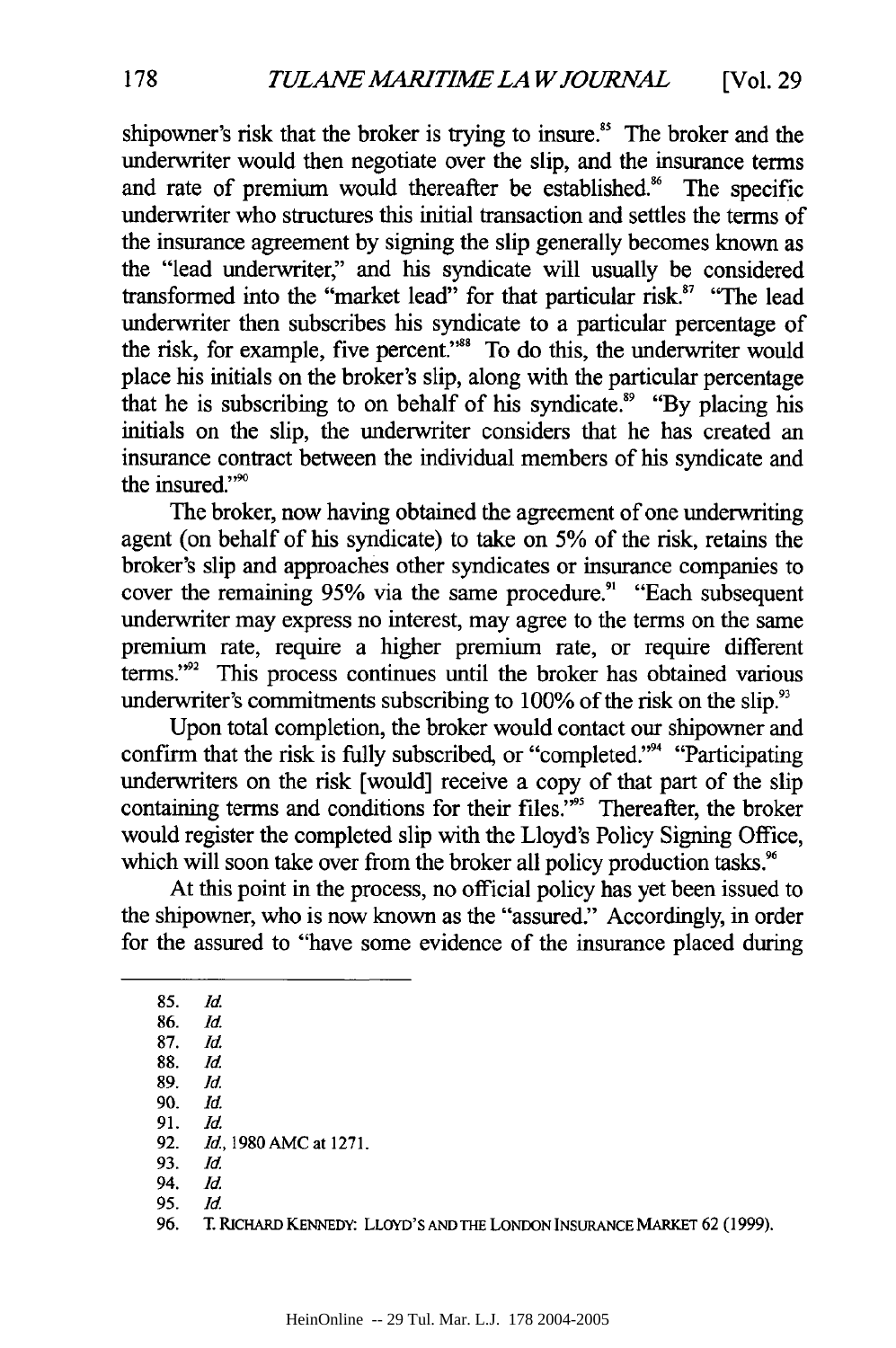the period after the slip is completed but before the policy is issued, brokers may **furnish** the insured with a cover note memorializing the fact of insurance."97

Once the assured's policy is firmly in place, the assured's calculated premium on the policy will be sent to the Lloyd's Central Accounting Office.<sup>98</sup> In the event of a claim, the assured will report the details to the Lloyd's broker, who thereafter would report the issue to the lead underwriter." "Often the market lead among the underwriters handles the claim, and other insurers follow the lead unless they have a major disagreement."<sup>100</sup> While the lead underwriter's handling of the claim is often accepted **by** the other underwriters, the lead's actual authority to bind the following market is controlled **by** various clauses in the policy documents. There are a range of such clauses, culminating in what is known as a "full-follow" clause. Where a "full-follow" clause is absent, the lead underwriter does not have authority to bind the following market. *101*

[I]t is agreed, with or without previous notice, to follow the leading London Underwriters in regard to alterations, extensions, additions, endorsements and attaching and expiry dates and also in regard to survey and settlement of claims and returns, whether liable or not liable, even if settlement is made 'without prejudice' or on 'ex gratia' basis.

*See also* Navegacion Goya, S.A. v. Mut. Boiler & Mach. Ins. Co., 411 **F** Supp. 929, 933 n.2 (S.D.N.Y. 1975):

This insurance is subject to the same gross rate, terms and conditions as British Underwriters and it is agreed to follow British Underwriters in regard to alterations, extensions, additions, endorsements and cancellation and also in regard to surveys and settlement of claims and returns including appointment of surveyors and attorneys.

*See also* Antilles S.S. Co. v. Members of Am. Hull Ins. Syndicate, 539 E Supp. 572, 573 (S.D.N.Y. 1982):

The non-Syndicate defendants contracted in their policy to "follow the leading Underwriter (the Syndicate) in all or any settlements or agreements pertaining to losses and/or claims, including legal proceedings, and in the settlement thereof... **"**

*See also* LCI Shipholdings, Inc. v. IF P&C Ins., Ltd., 2003 WL 21219903, at \*2 (E.D. La. 2003):

All underwriters hereon shall follow the decisions of the Leading Underwriter with regard to all matters involving claims, including but not limited to, appointment of surveyors, attorneys, and other experts; payments and settlements of claims, including requests for payments on account; and payment of legal fees and other costs.

<sup>97.</sup> *Edinburgh Assurance,* 479 F Supp. at 146,1980 AMC at 1272.

<sup>98.</sup> BouNDAs, *supia note* 55, at 39.

<sup>99.</sup> *Id*

<sup>100.</sup> *EdinburghAssuance,* 479 F. Supp. at 146, 1980 AMC at 1272.

<sup>101.</sup> *See, e.g.,* Roadworks (1952) Ltd. v. J.R. Charman, [1994] 2 Lloyd's Rep. 99, 105, 1994 WL 1062274 (holding that under proper follow-the-leader clause, leading underwriter acts as agent of following market). For examples of effective full-follow clauses, see, e.g., Progressive Casualty Insurance Co. v. C.A. Reaseguradora Nacional de Venezuela, 803 **E** Supp. 1069, 1071 (S.D.N.Y 1992), *revg* 991 E2d 42 (2d Cir. 1993):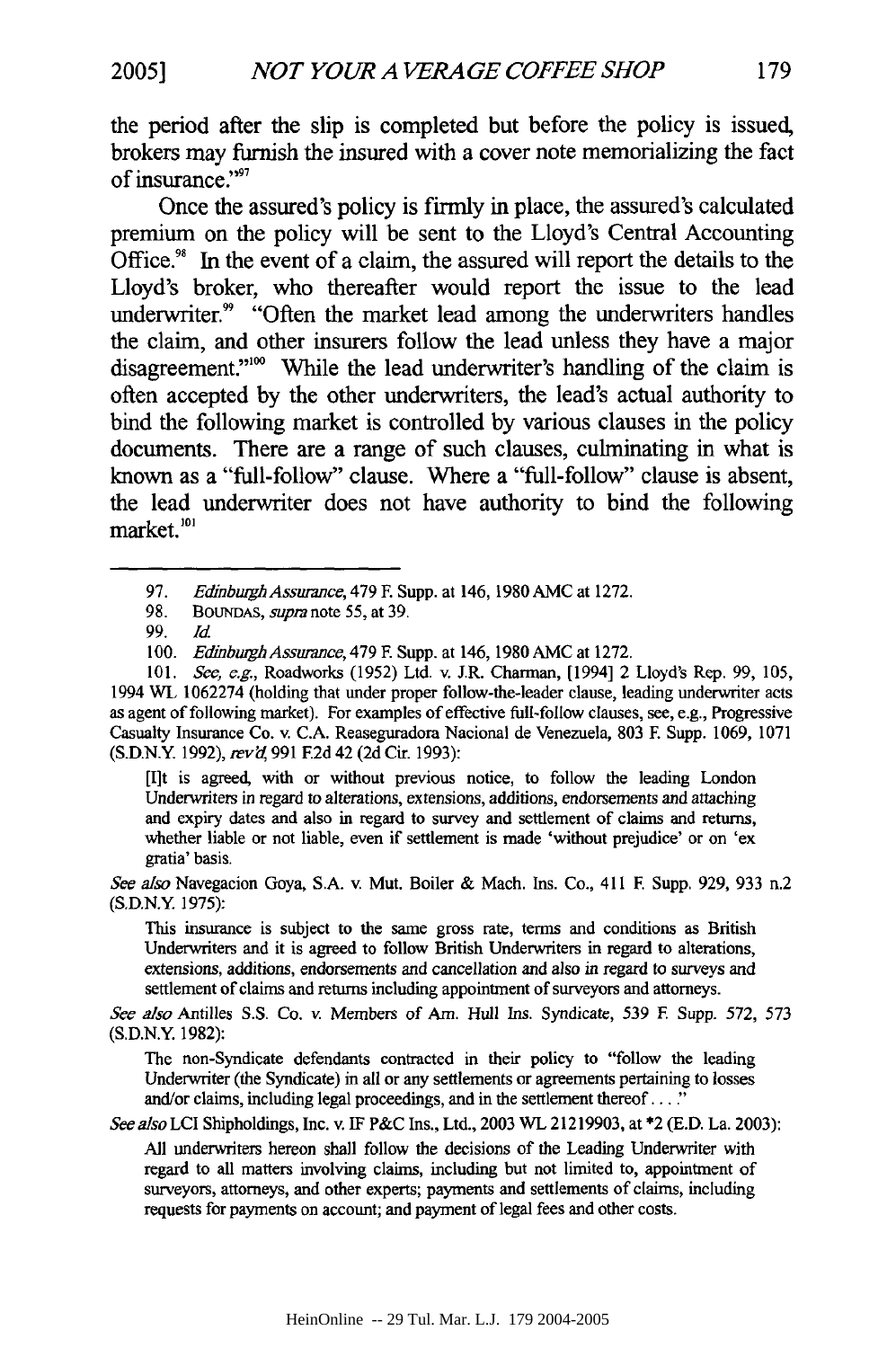Even when a full-follow clause is present in the policy documents, the broker will typically present claims to the lead underwriter, and then to an association designated to represent the other syndicates on the policy. This association was formerly known as the Lloyd's Underwriters Claims and Recovery Office **(LUCRO),** then as the Lloyd's Claims Office (LCO), and most recently as Xchanging Claims Service (XCS).<sup>102</sup> **If** the existence of coverage and the amount of the claim is confirmed **by** the lead underwriter, **by XCS** on behalf of the other syndicates, and **by** any other insuring entities whose assent is required for a settlement, the broker begins the process of drawing capital down from central accounting.<sup>103</sup> The broker would then distribute the funds to the The broker would then distribute the funds to the shipowner/assured.<sup>104</sup>

Implicit within the entire above-mentioned transaction is the overriding duty of "utmost good faith" that is mutually owed between the assured, the broker, and the underwriter. Fundamentally, the marine insurance contract is *uberrimae fidei*—requiring the highest degree of good faith.<sup>105</sup> The historical origins of this duty "can probably be traced to the early coffee-house days when the writing of insurance on ships and cargoes in far away ports would have been impossible without complete and utter candor as to all material aspects of the risk."<sup>106</sup> Accordingly, because the conduct of modem insurance business at Lloyd's "relies upon the respect, trust, and confidence between underwriters and brokers

It is agreed with or without previous notice to follow leading British Underwriters in regard to agreements, alterations, extensions, additions, endorsements and cancellations and attaching and expiring dates, and also in regard to all decisions, surveys, the providing of bail and settlements in respect of claims and returns, but excluding ex gratia and without prejudice settlements.

For additional cases bearing on full-follow clauses, see *Barlee Marie Corp. v Trevor Rex Mountain (The LEEGAS),* **11987]** 1 Lloyd's Rep. 471, 473, **1987** WL 491905; *BP Plc v G.E. Frankona Reinsurance Ltd,* **[2003] 1** Lloyd's Rep. **537,** 544, **2003** WL **1610230;** *Irish Shipping Ltd v Commercial Union Assurance Co. Plc, (The 'IiRSH ROWAN"),* **[1989]** 2 Lloyd's Rep. 144, **1989** WL **649828;** and *Armadora Occidental S.A. v Horace Mann Ins. Co.,* **[1977]** 2 Lloyd's Rep. 406, 408, 1977 WL 60001. *Compare,* Thebes Shipping, Inc. v. Assicurazioni Ausonia **SPA, 599** E Supp. 405 (S.D.N.Y. 1984) (finding the following language insufficient to create agency power: "Warranted Following Main London Slip Lead **by** Lloyd's Underwriter HLQ").

102. CORPORATION OF LLOYD'S, **LLOYD'S 1999 CLAIMS SCHEME AND** USER'S **GUIDE 1 (1999).**

**103.** *Id* at 4.

*See also* Roar Marine Ltd. v. Bimeh Iran Ins. Co., [1998] 1 Lloyd's Rep. 423, 425, 1997 WL 1103570:

<sup>104.</sup> BOuNDAS, *supa note* **55,** at **39.**

**<sup>105.</sup>** Gulfstream Cargo, Ltd. v. Reliance Ins. Co., 409 **F2d** 974, **981** n.20, **1966 AMC 385, 389** n.20 **(S.D.** Fla. **1966).**

**<sup>106.</sup>** KENNEDY, *supra* note **96,** at 64.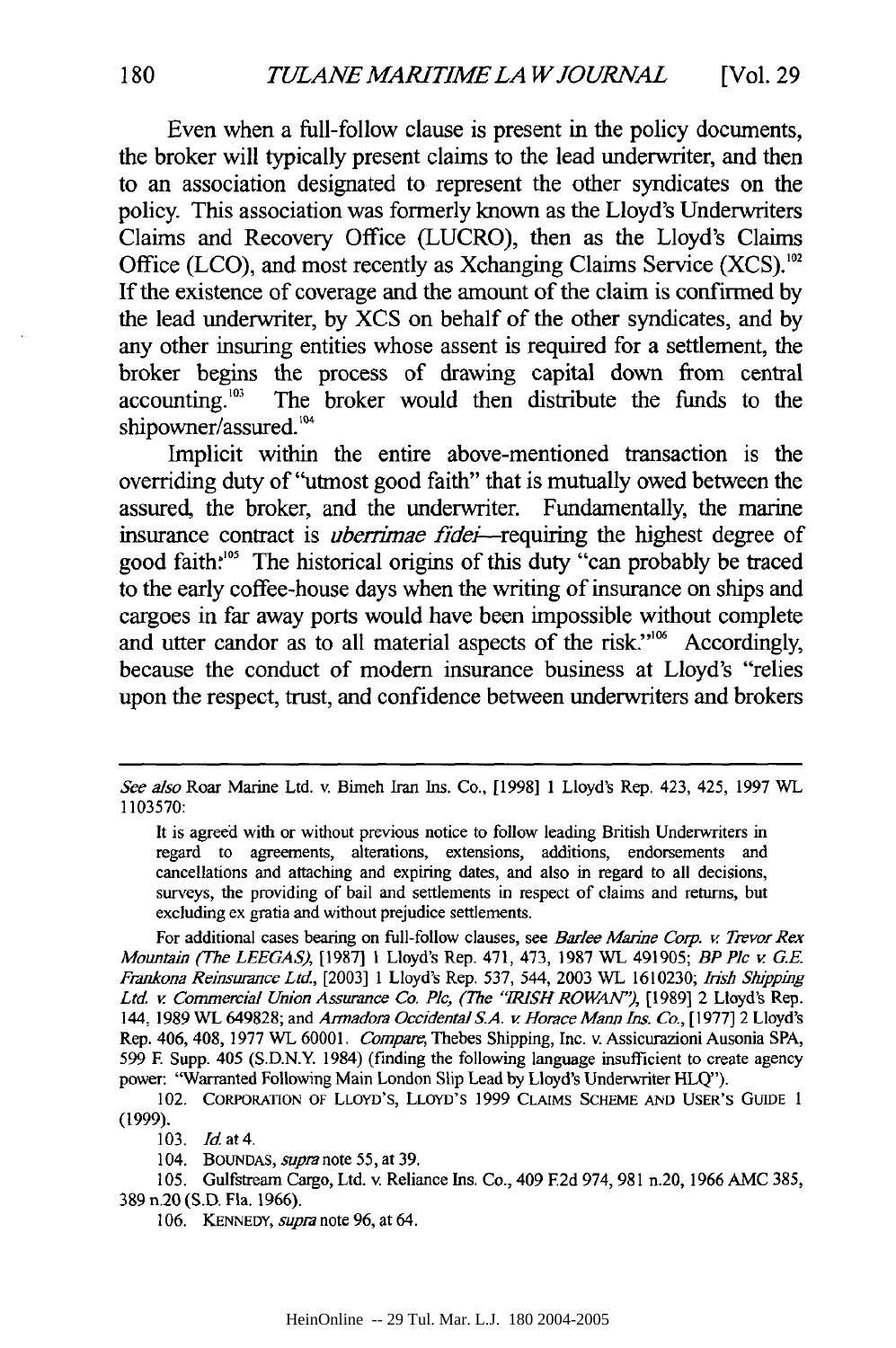... the truthfulness, honesty and integrity of the participants" continues to be a critical part of the overall process. $^{107}$ 

Throughout the Lloyd's transaction, the duty of utmost good faith requires the assured to disclose truthfully all facts that would either affect the underwriter's decision to accept the risk or which would affect his rating of the premium.<sup>108</sup> Furthermore, "the duty applies throughout the negotiation of a risk  $\ldots$  and to any renewal of the insurance."<sup>109</sup> Reciprocally, an underwriter may find itself in a position where *it* has peculiar knowledge of facts of which the assured is ignorant; in such cases, the underwriter is bound to disclose them if they affect the risk.<sup>110</sup>

#### *C Twenty-First CentiryLoyd Configuration*

By reviewing the basic structure of Lloyd's, the process of placing a risk in "the room," and the duties owed between the parties, it is clear that a symbiotic relationship exists between our cast of characters-the underwriter, the Name, the syndicate, and Lloyd's of London. However, there are additional structures in place within Lloyd's that are necessary to facilitate the underwriting of marine insurance.

**1.** Lloyd's Governance

Currently, the Council of Lloyd's governs the management structure of the entire organization and is responsible for the management and supervision of the Lloyd's insurance market.<sup>111</sup> The Council normally has six working, six external, and six nominated members.<sup>112</sup> Lloyd's members elect the working and external members, and the Governor of the Bank of England confirms the appointment of nominated members."'

The Council can discharge some of its functions directly by making decisions and issuing resolutions, requirements, and bylaws.<sup>114</sup> Other decisions are delegated to the Lloyd's Franchise Board, which serves as an important link between the Council and the syndicates."' The Franchise Board sets the franchise strategy and is responsible for risk

**115.** *Id*

**<sup>107.</sup>** *Id.* at **63.**

<sup>108.</sup> *Id* at 64-65.

<sup>109.</sup> *id* at **65.**

**<sup>110.</sup>** Nicholas J. Healy, *The Hull Policy:* Warranties, *Representations, Disclosures* & *Con'tions,* 41 TuL. L. REv. 245 (1967).

<sup>111.</sup> Lloyd's, *Lloyds of London: Corporation Sitcture, at* http://www.lloyds.com/ index.asp?itemid=2638 (last updated Jan. 31, 2005).

<sup>112.</sup> *Id*

<sup>113.</sup> *Id*

<sup>114.</sup> *Id*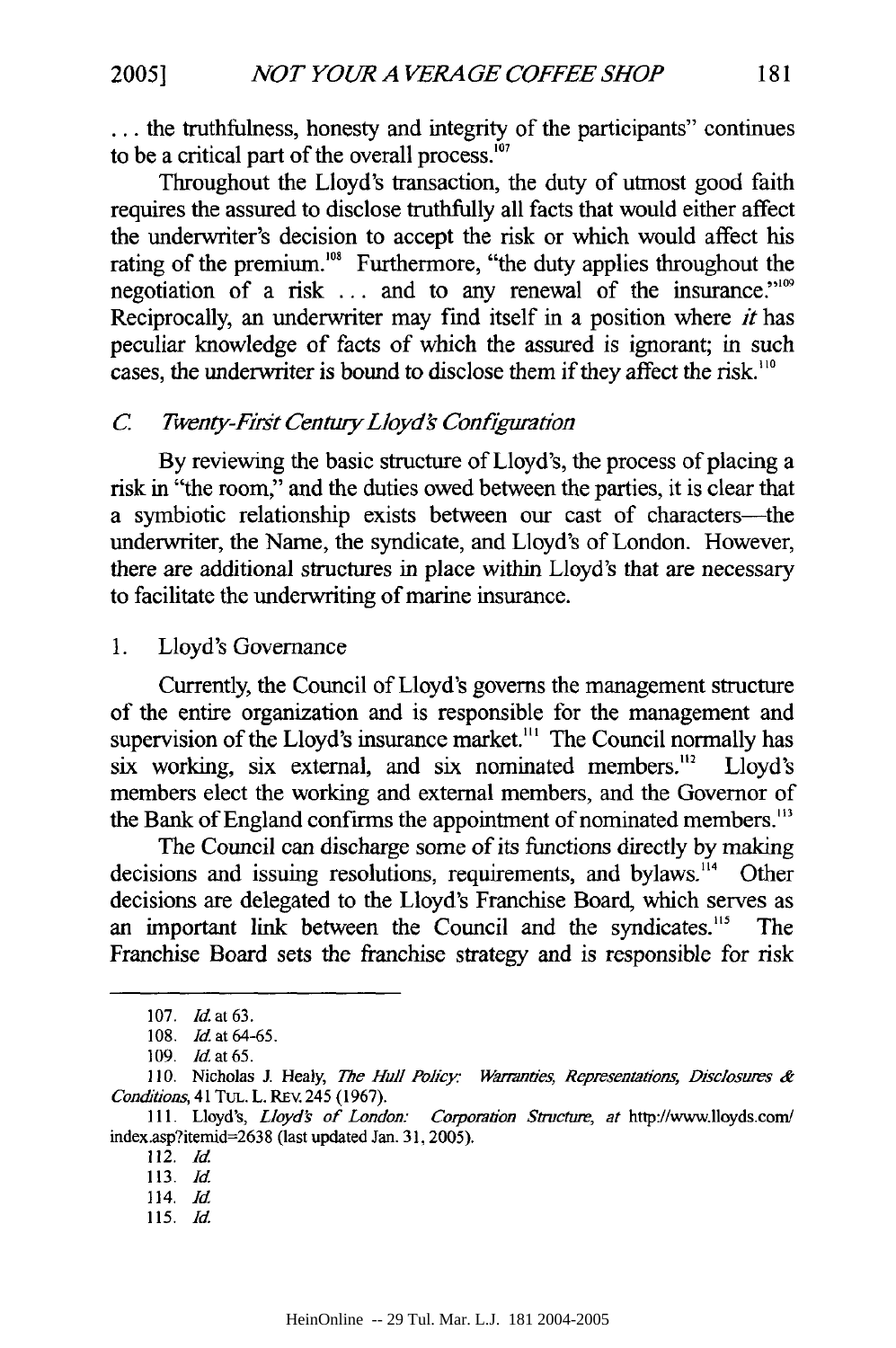management and profitability targets across the Lloyd's market.<sup>116</sup> This board lays down guidelines for all syndicates and operates a monitoring process to safeguard high standards of underwriting and risk management."<sup>7</sup> Finally, the Corporation of Lloyd's provides a platform from which the Lloyd's businesses can operate."8 Its employees also act as the executive support for both the Council and the Franchise Board."'

#### 2. Current Market Structure

The contemporary market structure of Lloyd's continues to utilize the time-tested broker/underwriter/syndicate method for transacting marine insurance. As of 2003, there were sixty-six insurance underwriting syndicates operating within the Lloyd's market, covering both marineand nonmarine-related risks.<sup>120</sup> In regard to brokers, there are currently over 169 broker's firms working at Lloyd's, and each must pass a highly specialized accreditation process in order to transact business within the room. **<sup>121</sup>**

The most fundamental recent change in Lloyd's market structure has surfaced in the area of expanding Name membership to corporate investors. Recall that the original "member" of Lloyd's was an individual underwriter, who personally underwrote a line of marine insurance.<sup>122</sup> Next came the Name, who was an individual essentially "one step removed" from the underwriter, but who chose to participate in the insurance venture by contributing capital.<sup>123</sup> In both cases, the subjects were exposed to unlimited personal liability.<sup>124</sup> As Theodore Boundas notes, many Names were "willing, under the tradition of unlimited liability, to put all of their personal assets at risk" because "Lloyd's was so secure."<sup>125</sup> Even with significant fluctuations in the market, this upbeat investment philosophy apparently served Lloyd's well for over  $300$  years.<sup>126</sup>

121. **Id.**

122. *GIaB, supm note* 3, at 177.

123. FLOWER **&** JONES, *supm* note 2, at 127.

124. THEODORE A. BOUNDAS, **UNDERSTANDING** LLOYD'S **AND** THE LONDON INSURANCE MARKET 81 (1997).

125. BOUNDAS, *supra* note 55, at 9.

126. **EILEEN** M. **DACEY,** THE FUTURE OF LLOYD'S **AND** THE GLOBAL **INSURANCE** MARKET 14 (1993).

182

<sup>116.</sup> Id.

<sup>117.</sup> *Id*

<sup>118.</sup> Id.

<sup>119.</sup> *Id*

<sup>120.</sup> Lloyd's, *Lloyd's of London: Explanation of the Market, at http://www.lloyds.com/* index.asp?itemid=2605 (last updated Jan. **7, 2005).**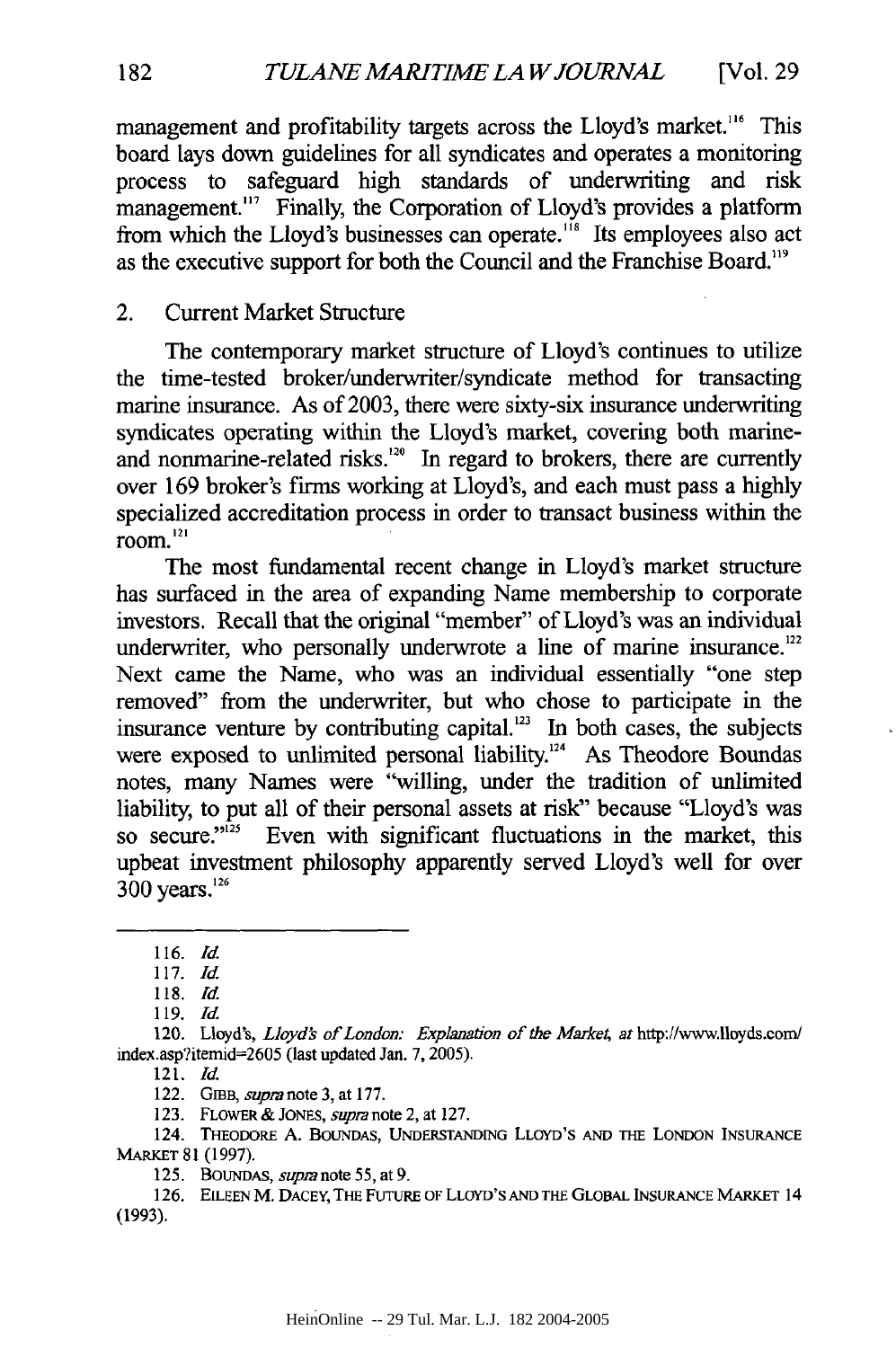However, in the late 1980s and early 1990s, Lloyd's was broadsided by a high number of costly maritime-related catastrophes (Piper Alpha, *M/V EXXON VALDEZ, etc.)* that forced it to post devastating losses.<sup>127</sup> Although these losses were not uniformly distributed amongst the syndicates, it is illustrative to note that, from 1988 to 1992, the losses averaged about \$461,000 per existing member."8 "Individual investors, burned severely by those losses, were not anxious to put more money in."<sup>129</sup> This resulted in a departure of Names, and "[s]ince the total capacity of Lloyd's is the sum total of the individual Names' assets," a massive depletion of capacity in the market occurred.<sup>330</sup>

Lloyd's had to act fast to fill the capacity vacuum and did so by promulgating a "New Business Plan;' which provided for the admission of corporate capital into the Lloyd's market.<sup>131</sup> This had never before been permitted and had far-reaching effects, with some commentators heralding the transformation as "the single most important structural change in Lloyd's 350-year history."<sup>132</sup> Because corporations by their nature cannot assume unlimited liability, they possess a finite amount of capital, and individual corporate shareholders "cannot be assessed for any sums beyond the extent of their investment in the company."'3 What this meant for Lloyd's investors was that "individual personal liability" would no longer be the yardstick for admission as an underwriter, and potential investors could thereafter cloak themselves with the protections of a corporation's limited liability."

The effects of the New Business Plan and corporate member classes on the recent capital backing of the Lloyd's market have been remarkable. Four years after its introduction, the percentage of market capacity provided by corporate members had jumped from approximately 15% to  $60\%$ <sup>135</sup> Presently, corporate capital makes up 87.5% of the Lloyd's market share.'16

131. Id.

- 133. **DACEY,** *supra note* 126, at 16.
- 134. Id.
- 135. BOuNDAS, *supm* note 55, at 64.

136. Lloyds, *Lloyd's of London: Sources of Capital, at* http://wwwlloyds.com/ index.asp?itemid=3423 (last updated Dec. 4, 2004) [hereinafter *Sources of Capital*].

<sup>127.</sup> *Id* at 14-24.

<sup>128.</sup> BOLNDAS, *supm note 55,* at 58.

<sup>129.</sup> *Id.* at 13.

<sup>130.</sup> DACEY, *supra* note 126, at 15.

<sup>132.</sup> **BOUNDAS,** *supra note* 55, at 9.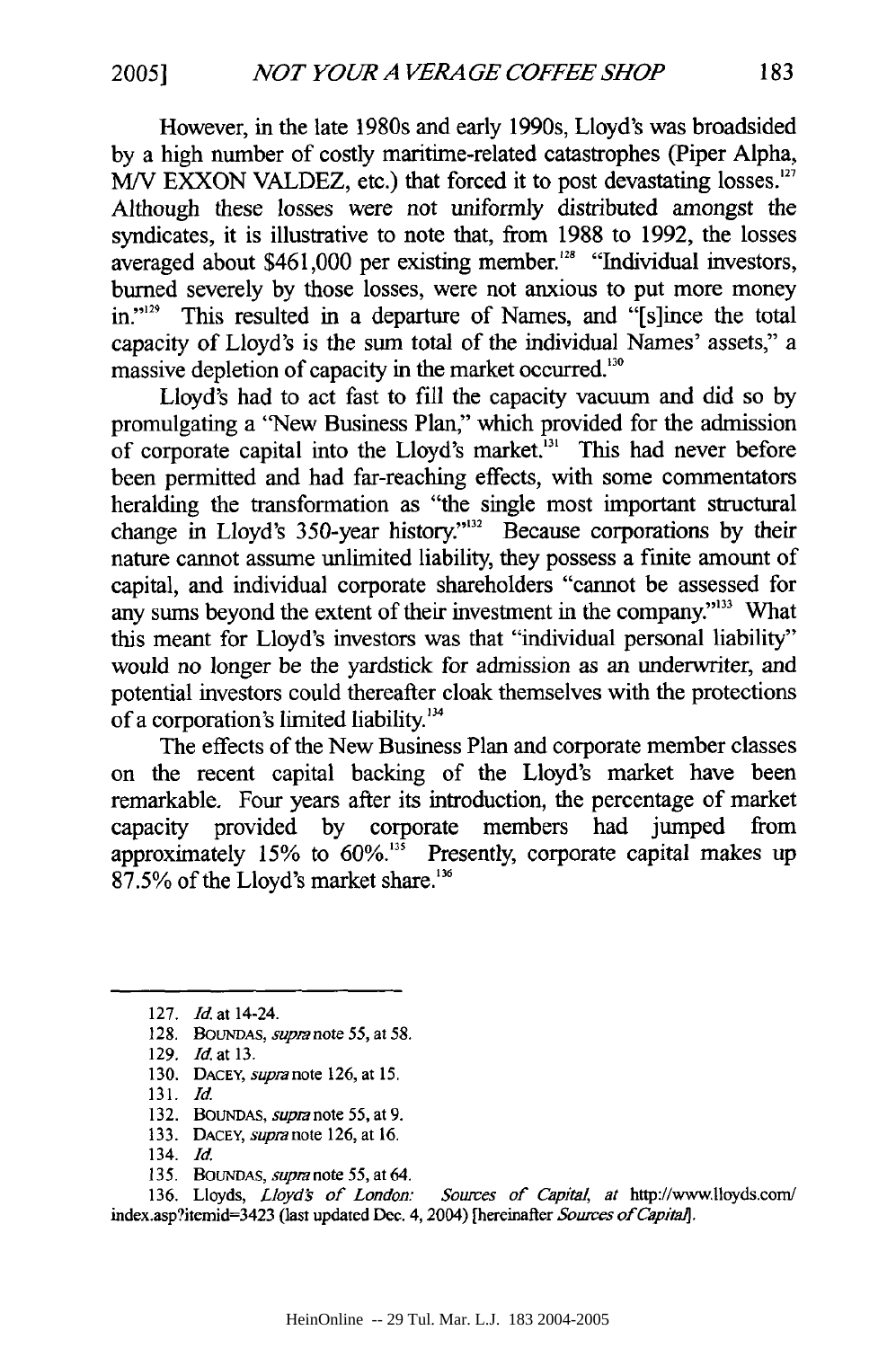

#### *D. Changing Capital Backing for Lloyds Market*

**A** corollary to this dramatic rise in corporate capital has been the steady decline of individual members, from over 34,000 **in 1988** to 6825 in **1998.7'** Currently, **768** corporate members provided £12,552m of capital and **2198** individual members provided **£** 1,844m of capital to the Lloyd's market.<sup>138</sup> Many observers expect this decline in individual Name membership, and the subsequent increase **in** corporate capital, to continue. **<sup>139</sup>**

Lloyd's currently offers numerous categories of corporate membership to facilitate the extension of corporate capital.<sup>140</sup> In keeping with historical practice, individual Names (usually high-net-worth individuals) are still permitted to become members, but their exposure on underwritten risks remains unlimited.<sup>141</sup> The next class of membership is the Scottish Limited Partnership (SLP) member, essentially a limited liability company formed exclusively to underwrite insurance business at Lloyd's.<sup>142</sup> NameCos, the third class of membership, are "limited [liability] companies owned by one or more formal individual members as a mechanism to convert their unlimited underwriting into limited

**<sup>137.</sup>** BOuMDAS, *supra* note 55, at 64-65.

<sup>138.</sup> *Sources of Capital, supra note* 136.

<sup>139.</sup> BOUNDAS, *supra* note 55, at 64-65.

<sup>140.</sup> Lloyd's, *Lloyd's of London: Members, at http://www.lloyds.com/index.asp?itemid=* 2666 (last updated Mar. 1, 2004).

<sup>141.</sup> *Id*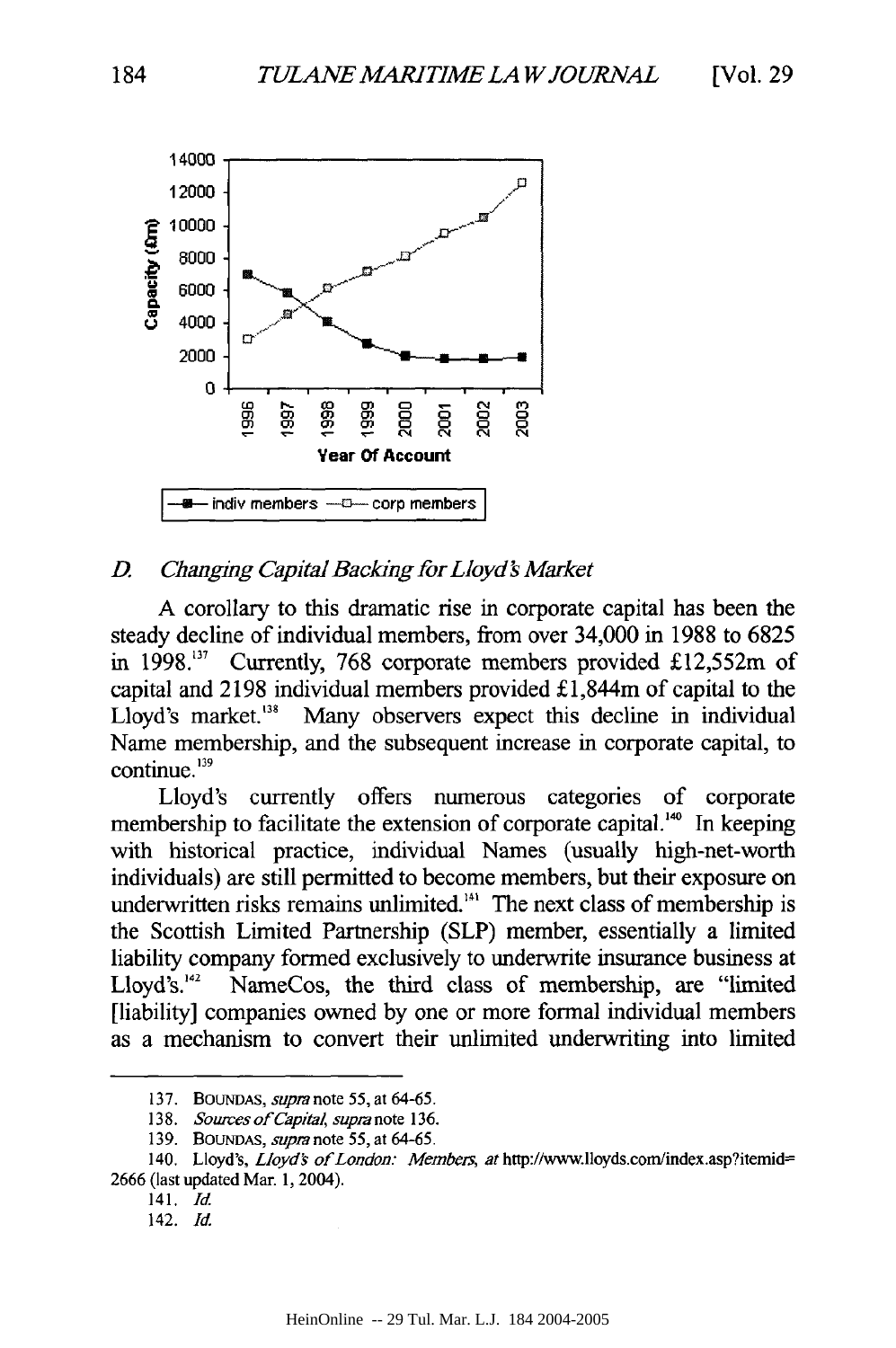**2005]**

liability."<sup>143</sup> Finally, Group Conversion Vehicles are "limited companies" or SLPs and are formed to enable groups of individual members to convert their unlimited underwriting."'

#### IV. CONCLUSION

Edward Lloyd could not have imagined the dramatic effect that his modest coffee shop would have on the world's maritime insurance industry. From its humble beginnings as a simple meeting place for merchants and ship's captains, Lloyd's of London has emerged as the cornerstone of marine risk underwriting. Furthermore, the unique method which Lloyd's employs to underwrite marine risks continues to represent a time-tested system that is flexible enough to deal with future contingencies. Additionally, the recent financial changes which Lloyd's has undergone reflect the historic ideology of the organization to constantly adjust itself in order to meet the ever-changing needs of its unique clientele. Accordingly, because the longevity of this distinctive British organization will undoubtedly extend far into the future, it is important for those who both study and practice in the area of marine insurance law to understand the origins of Lloyd's and to appreciate how it will continue to progressively adapt itself to the maritime insurance market.

<sup>143.</sup> *Id.*